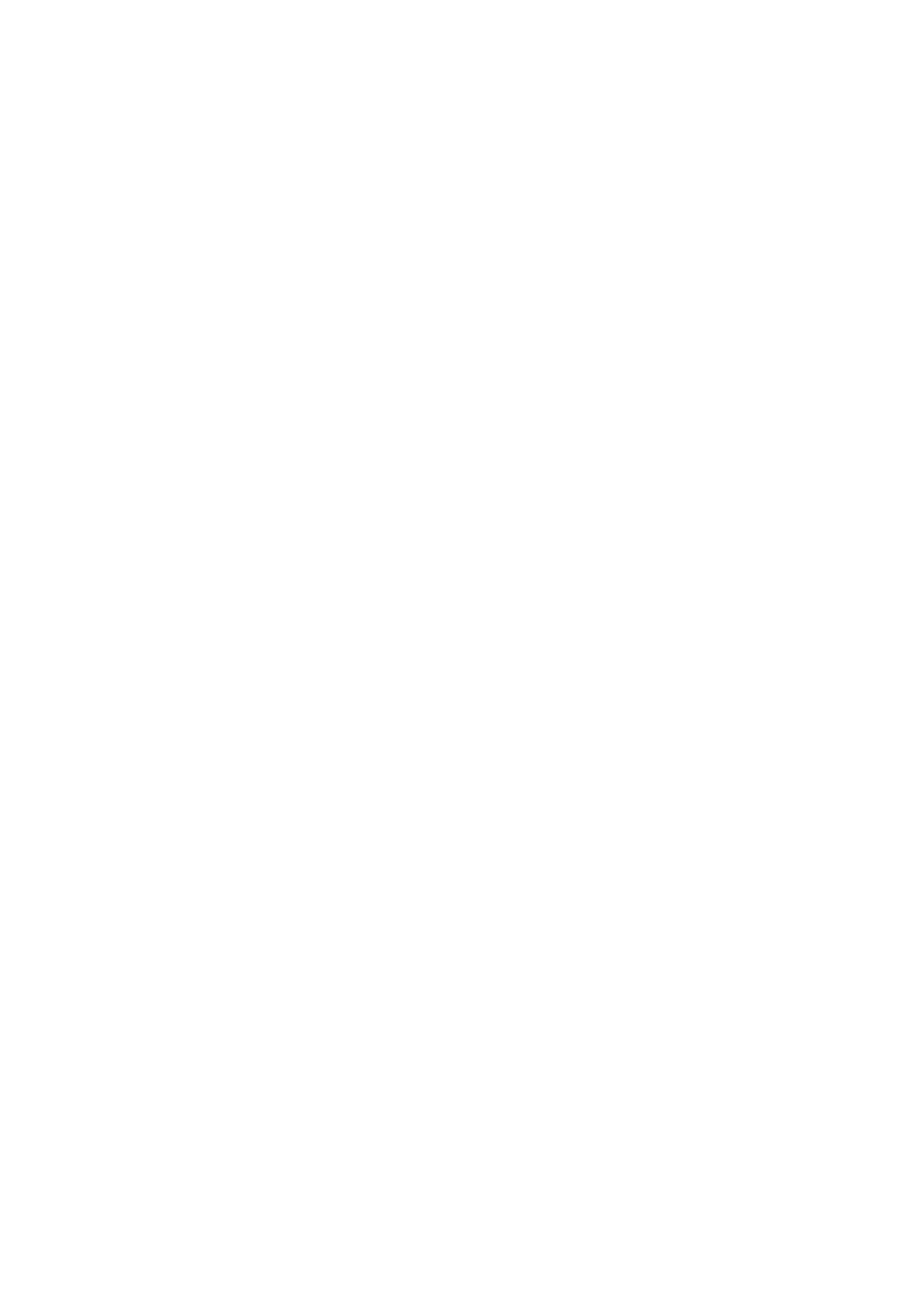# **User Manual English**

#### **Introduction**

Thank you for purchasing the LINDY USB Audio Adapter. This adapter plugs into an available USB port and adds multi channel audio to any PC. The additional extension cable allows you to extend the Audio Adapter from the rear of the PC for easy access.

#### **System Requirements**

- USB 1.0/2.0 port
- Windows XP/Vista/7/8, Mac OS 9 & higher
- Minimum 50MB Hard disk space
- **Minimum 128MB Memory (Windows XP)**

#### **Package Contents**

- USB Audio Adapter
- 0.2m USB Extension Cable
- **Driver CD**
- **This User Manual**

#### **Installation**

If you only intend to use the adapter for stereo audio and microphone then you can simply insert the adapter into an available USB port to use the drivers built into your operating system. To use the virtual surround sound feature please use the following instructions:

- 1. Plug the LINDY USB Audio Adapter into an available USB port and load the CD-Rom provided into the CD drive
- 2. Run x:\setup.exe (x is your cd-drive)
- 3. Follow the on screen instructions to complete the installation of the driver software
- 4. At the appropriate prompt, click "OK" to reboot your computer
- 5. Once rebooted, the USB Audio icon will appear on your taskbar and also within the control panel. Open the "CMI USB Sound config" within the control panel to change the audio settings

#### Windows 8:

Copy the contents of this disk to your PC or alternatively download the latest driver from www.LINDY.com

- 1. Extract the .zip using your preferred method, leaving the extracted files in its own folder.
- 2. Right click on setup.exe then select **Properties** and then select the **Compatibility** tab.
- 3. Tick the **Compatibility mode** box and select **Windows 7**, and then click **Apply**.
- 4. Click **Ok** on the windows which open prompting you to insert the USB Audio Device.
- 5. Insert the LINDY USB Audio Adapter.
- 6. Run the **setup.exe** file as normal, the USB PnP Sound Device Driver will be installed.
- 7. A reboot is needed once the setup is finished.
- 8. You will now see the usual **USB Audio Control Panel** in your system tray.

To uninstall, go to "Device Manager" in the control panel and right click on "CMI USB Sound Device". Select uninstall and follow the on screen instructions.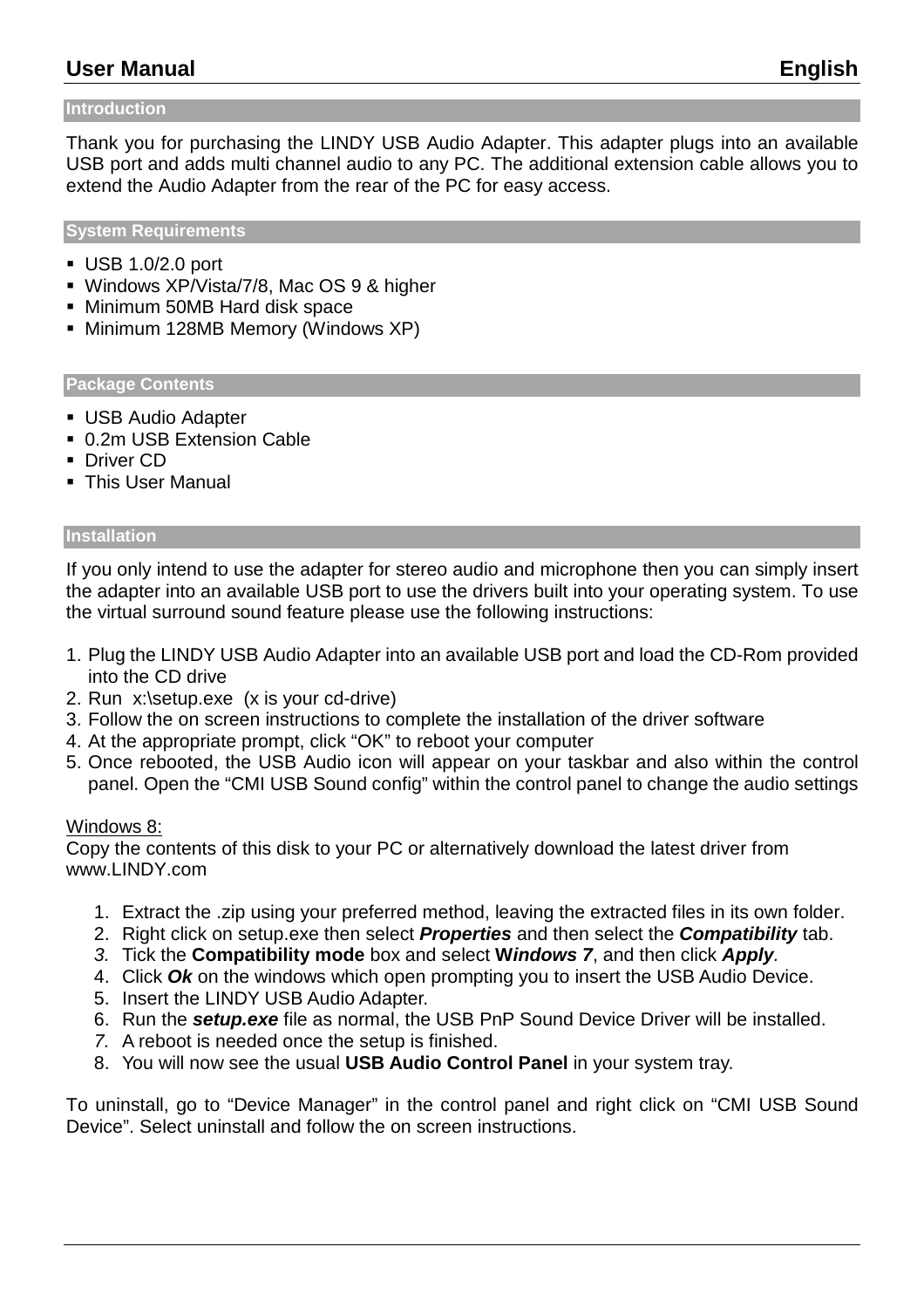# **User Manual English**

#### **Operation**

LED Function: Headphones: Green LED flashes during activity Microphone: Red LED is lit when microphone is muted

Ports & Controls:

 $\Phi$  Microphone Port **netable Port** 

Microphone Mute Button Muleadphone Mute Button

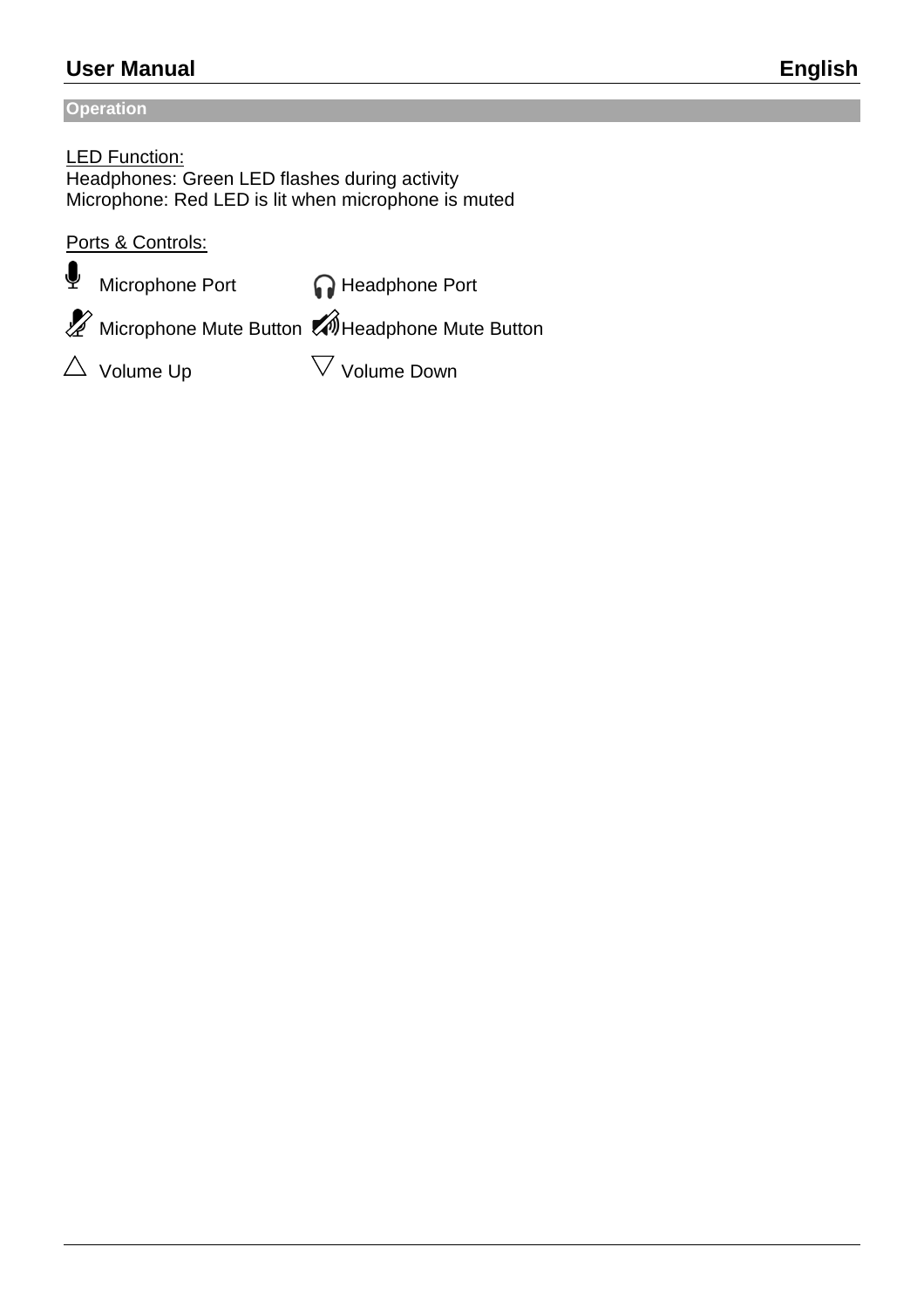# **Handbuch Deutsch**

#### **Einführung**

Vielen Dank für den Kauf des LINDY USB Audio Adapters. Stecken Sie diesen in einen freien USB Port und Sie erhalten zusätzliche Audioports an Ihrem Computer. Das beiliegende Verlängerungskabel ermöglicht einen bequemen Anschluss.

**Systemvoraussetzungen** 

- USB 1.0/2.0 Anschluss
- Windows XP/Vista/7/8, Mac ab OS 9
- Mindestens 50MB Speicherplatz auf der Festplatte
- Mindestens 128MB Arbeitsspeicher (Windows XP)

**Lieferumfang** 

- USB Audio Adapter
- 0,2m USB Verlängerungskabel
- Treiber-CD
- **Dieses Handbuch**

#### **Installation**

Wenn Sie nur die Stereo-Audio- und Mikrofonfunktion des Adapters nutzen möchten, stecken Sie den Adapter einfach in einen freien USB Port und die Treiber des Betriebssystems werden automatisch verwendet. Um das virtuelle Raumklangsystem zu nutzen, gehen Sie bitte folgendermaßen vor:

- 1. Stecken Sie den USB Audio Adapter in einen freien USB Port und legen Sie die CD-Rom in das CD-Laufwerk
- 2. Starten Sie x:\setup.exe (x ist Ihr CD-Laufwerk)
- 3. Folgen Sie den Anweisungen auf dem Bildschirm zum Installieren der Treibersoftware
- 4. Klicken Sie zum Schluss "Ok" und starten sie den Computer neu.
- 5. Nach dem Neustart erscheint ein USB Audio Icon in der Taskleiste und in der Systemsteuerung. Um Audioeinstellungen zu verändern klicken Sie bitte in der Systemsteuerung auf "CMI USB Sound config".

#### Windows 8:

Kopieren Sie den Inhalt der Treiber-CD auf Ihren Computer oder laden Sie die neuesten Treiber von www.LINDY.com herunter.

- 1. Entpacken Sie die zip-Datei.
- 2. Klicken Sie mit der rechten Maustaste auf Setup.exe und wählen unter "Eigenschaften" die Registerkarte "Kompatibilität".
- 3. Markieren Sie den Kompatibilitätsmodus und wählen Windows 7 aus, dann klicken Sie auf "Übernehmen".
- 4. Sie werden aufgefordert das USB Audio Gerät anzuschließen, klicken Sie Ok und stecken den USB Audio Adapter in einen freien USB Port Ihres Computers.
- 5. Starten Sie die Setup.exe und der USB PnP Sound Device Driver wird installiert.
- 6. Nach dem Setup muss der Computer neu gestartet werden.
- 7. In der Taskleiste erscheint nun ein Icon zum Bedienen des USB Audio Adapters.

Zu Deinstallation gehen Sie in der Systemsteuerung auf den Gerätemanager und klicken mit der rechten Maustaste auf "CMI USB Sound Device". Folgen Sie den Bildschirmanweisungen.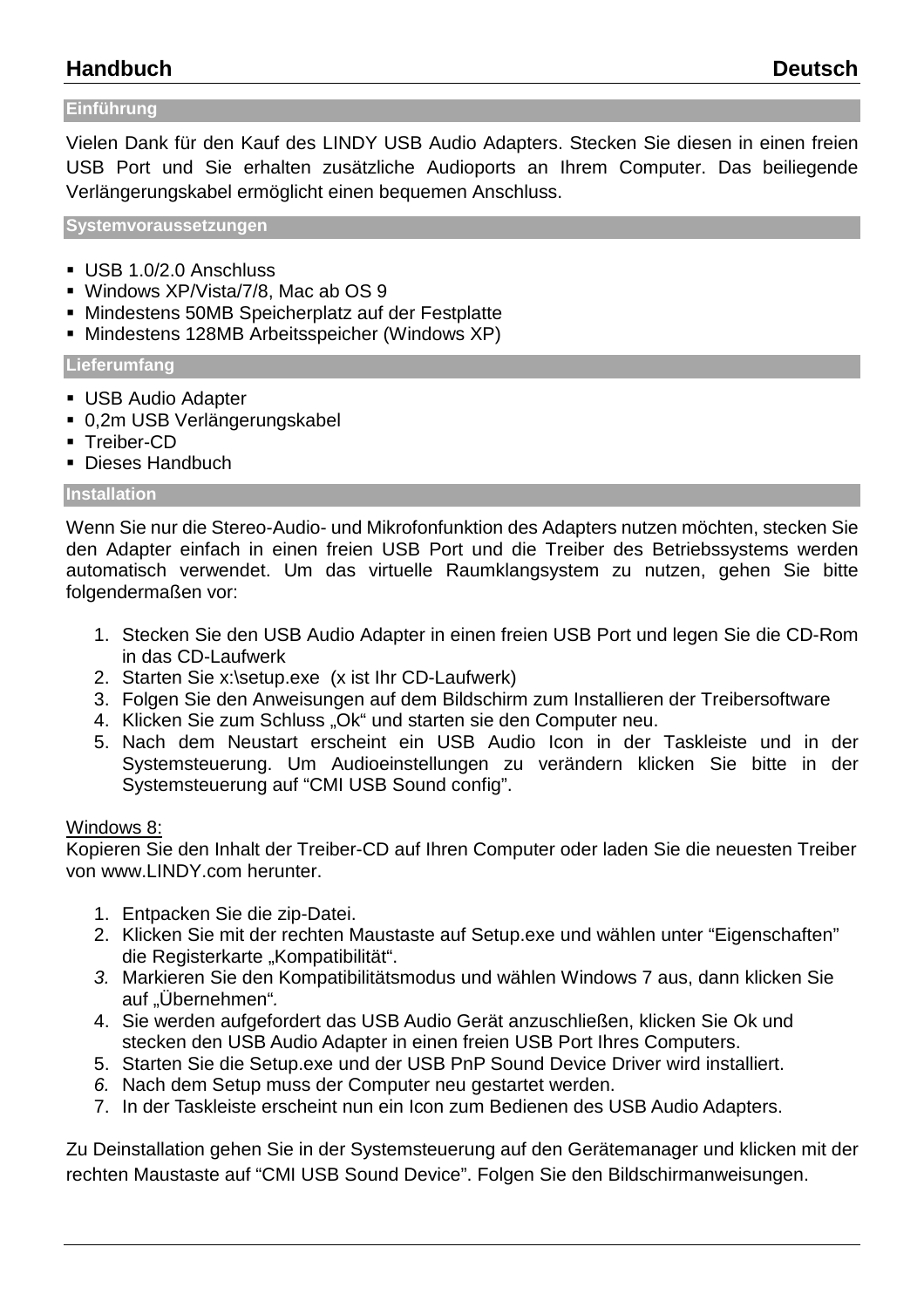# **Handbuch Deutsch**

## **Betrieb**

LED Funktion: Kopfhörer: Grüne LED blinkt während des Betriebes Mikrofon: Rote LED leuchtet wenn das Mikrofon stummgeschaltet ist

### Anschlüsse & Regler:

 $\blacklozenge$  Mikrofon-Anschluss Microsoft Mikrofon-Anschluss

 $\mathscr X$  Mikrofon-Stummschaltung  $\mathscr A$  Kopfhörer-Stummschaltung

 $\triangle$  Lauter-Taste  $\triangledown$  Leiser-Taste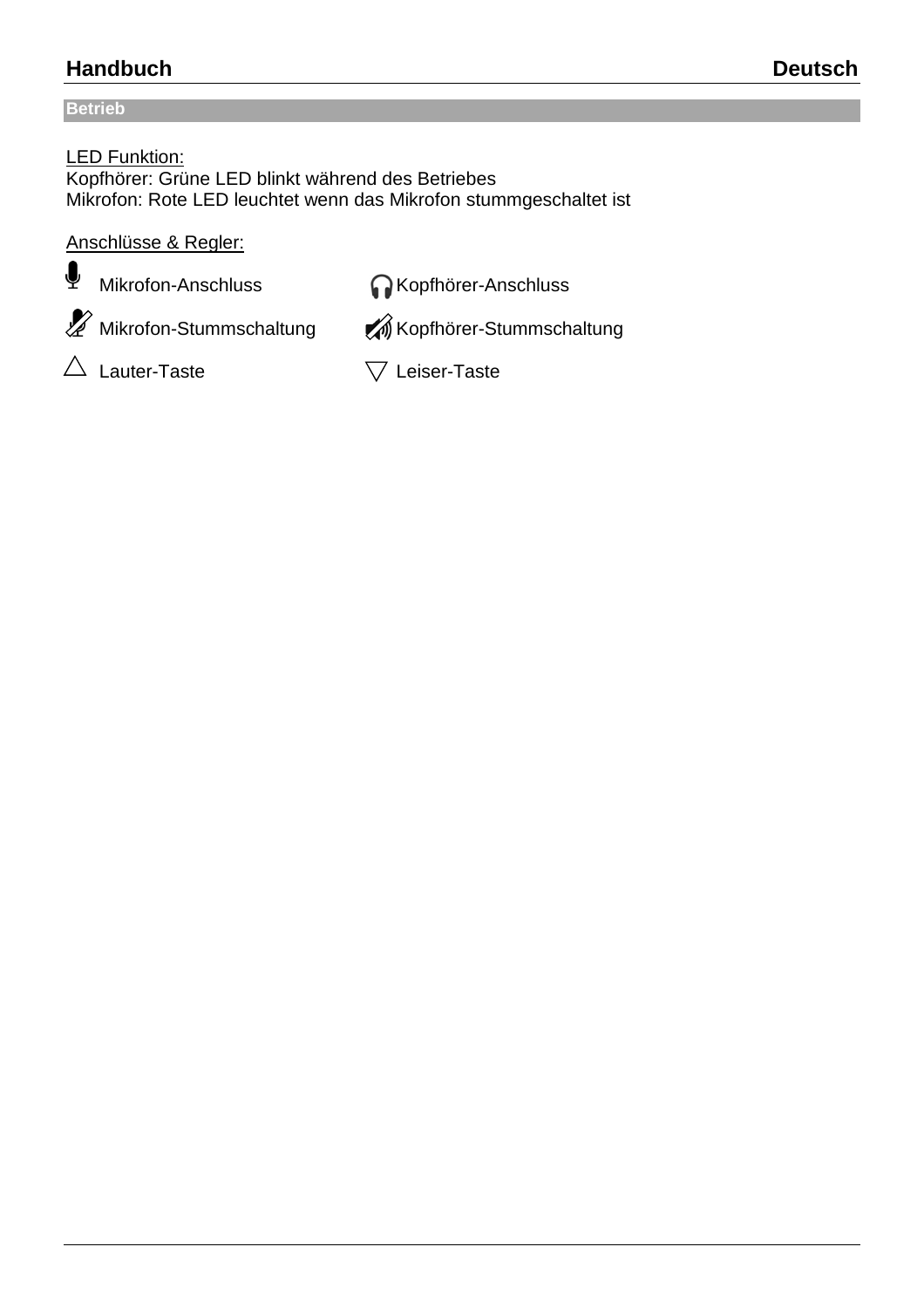# **Manuel Utilisateur Français**

#### **Introduction**

Merci d'avoir choisi l'adaptateur LINDY USB Audio. En le connectant à un port USB disponible de votre ordinateur vous disposerez de ports audio supplémentaires. La rallonge USB incluse permettra un raccordement facilité.

**Configuration requise** 

- Port USB 1.0/2.0 disponible
- Windows XP/Vista/7/8, Mac dès OS 9
- Un minimum de 50Mo d'espace libre sur le disque dur
- Un minimum de 128MB de mémoire RAM (Windows XP)

**Contenu de la livraison** 

- Adaptateur USB Audio
- Rallonge USB 0,2m
- CD avec pilotes
- Ce manuel

#### **Installation**

Si vous ne voulez utiliser que la fonction audio stéréo et microphone de l'adaptateur, branchez tout simplement celui-ci sur un port USB libre, les pilotes du systèmes d'exploitation seront automatiquement utilisés. Pour utiliser le système surround virtuel, merci de suivre les instructions suivantes:

- 1. Connectez l'adaptateur USB Audio à un port USB disponible et insérez le CD-Rom dans le lecteur CD
- 2. Démarrez x:\setup.exe (x est la lettre de votre lecteur CD)
- 3. Suivez les instructions s'affichant à l'écran pour installer les pilotes
- 4. Pour finaliser, cliquez sur ''Ok" et redémarrez votre ordinateur.
- 5. Après redémarrage, une nouvelle icône USB Audio apparaitra dans la barre des tâches et dans le panneau de configuration. Pour modifier les paramètres audio, veuillez cliquer sur "CMI USB Sound config" dans le panneau de configuration.

#### Windows 8:

Copiez le contenu du CD sur votre ordinateur ou téléchargez la dernière version à partir de www.LINDY.com.

- 1. Décompressez le fichier zip.
- 2. Cliquez avec le bouton droit de la souris sur Setup.exe et sélectionnez sous "Propriétés" l'onglet "Compatibilité".
- 3. Cochez le mode de compatibilité et sélectionnez Windows 7, cliquez ensuite sur Appliquer.
- 4. Vous serez invité à connecter le périphérique audio USB, cliquez sur OK et connectez l'adaptateur USB audio à un port USB disponible de votre ordinateur.
- 5. Démarrer Setup.exe pour que le pilote USB PnP Sound Device Driver soit installé.
- 6. Redémarrez l'ordinateur pour finaliser l'installation.
- 7. Vous verrez ensuite apparaitre une nouvelle icône dans la barre des tâches, elle permet de contrôler l'adaptateur USB Audio.

Pour la désinstallation des pilotes, rendez-vous dans le gestionnaire de périphériques et cliquez à droite avec la souris sur "CMI USB Sound Device". Suivez les instructions à l'écran.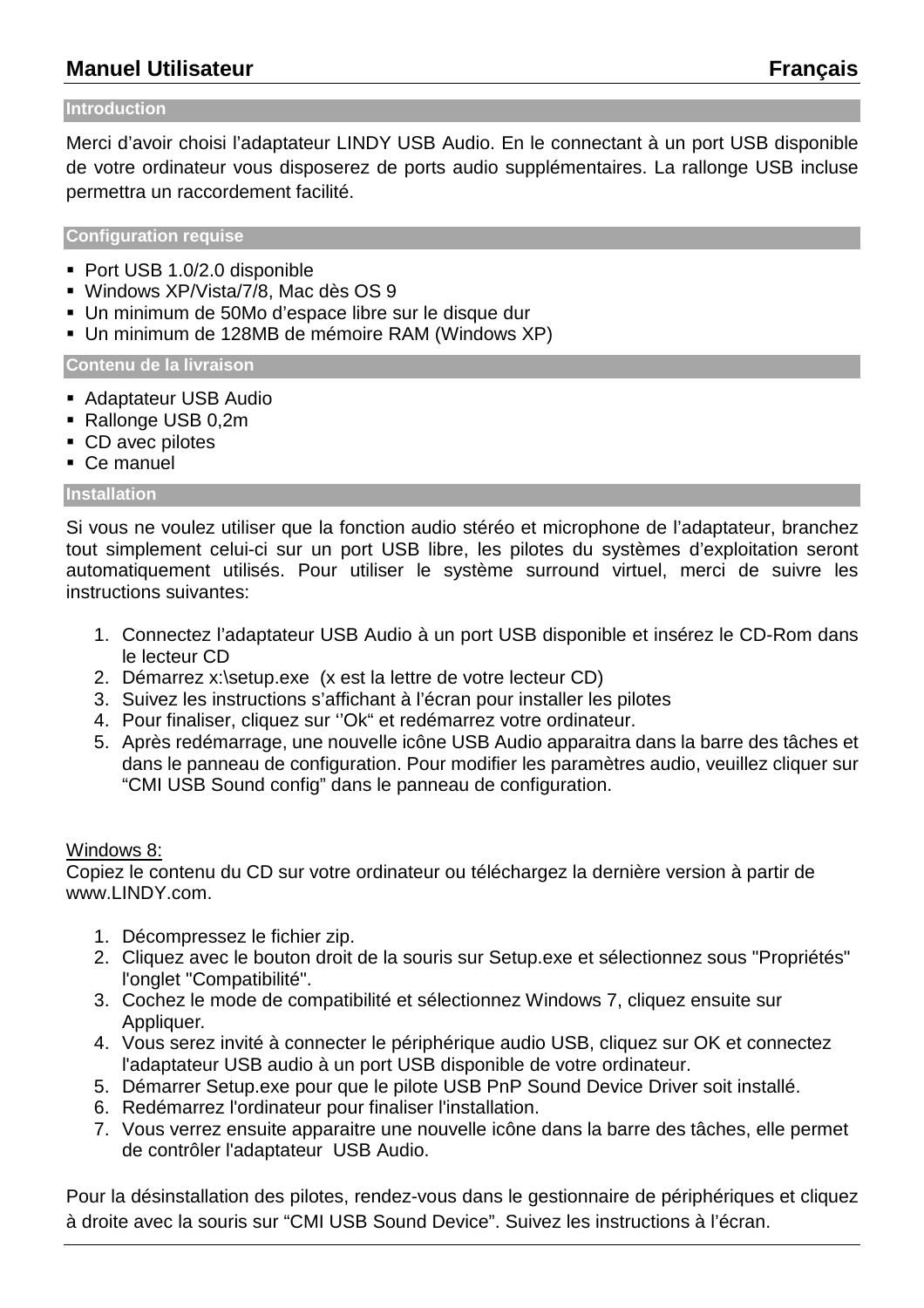# **Manuel Utilisateur Français**

#### **Utilisation**

.

#### Fonctions LED:

Casque: Grüne LED verte clignotante lors de l'utilisation Microphone: LED rouge allumée lorsque le microphone est désactivé

#### Connectiques & réglages:

**L** Connecteur micro Connecteur casque

Désactivation du microphone **AD**ésactivation du casque

 $\triangle~$  Touche pour augmenter le volume  $\sqrt{ }$  Touche pour diminuer le volume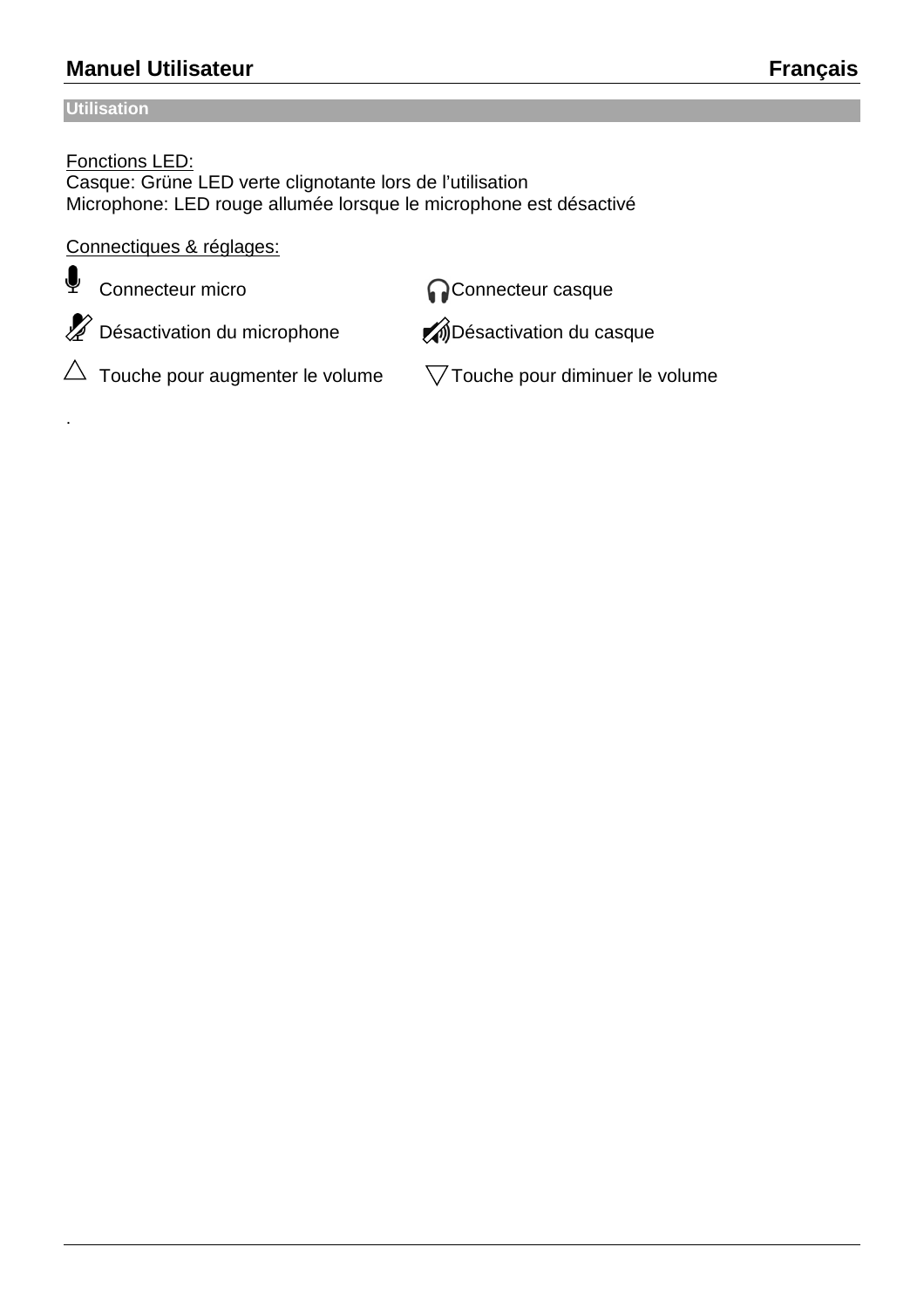# **Manuale Italiano**

#### **Introduzione**

Grazie per aver acquistato l'adattatore USB Audio LINDY. Questo adattatore vi permette di aggiungere porte audio multi canale da una porta USB del PC. Una prolunga è inclusa per conserntirvi di accedere più facilmente alle porte Audio.

**Requisiti di sistema** 

- $\blacksquare$  Porta USB 1.0/2.0
- Windows XP/Vista/7/8, Mac OS 9 & superiori
- Spazio minimo sull'Hard Disk di 50MB
- Memoria minima 128MB (Windows XP)

**Contenuto della confezione** 

- Adattatore USB Audio
- Prolunga USB da 0.2m
- **Driver CD**
- Questo manuale

#### **Installazione**

Se intendete utilizzare l'adattatore solo per i segnali stereo audio e microfono basta che lo inserite in una porta USB libera sul PC e si installerà con i driver del sistema operativo. Per usufruire della funzione virtual surround sound seguite i seguenti passaggi:

- 1. Collegate l'adattatore ad una porta USB ed inserite il CD-Rom incluso nel drive
- 2. Avviate x:\setup.exe (x è la lettera relativa al vostro drive)
- 3. Seguite le istruzioni per completare l'installazione del software
- 4. Al termine dell'installazione cliccate "OK" per riavviare il computer
- 5. Una volta riavviato apparirà l'icona USB Audio nella taskbar e nel pannello di controllo. Aprite "CMI USB Sound config" dal pannello di controllo per modificare le impostazioni audio.

#### Windows 8:

Copiate il contenuto del CD sul PC oppure scaricate gli ultimi driver dal sito www.LINDY.com

- 1. Estraete i file contenuti nel file .zip
- 2. Cliccate col tasto destro sul file setup.exe quindi selezionate **Properties**e la tabella **Compatibility**
- 3. Spuntate sul box **Compatibility mode** e selezionate **Windows 7**e cliccate su **Apply**.
- 4. Cliccate **Ok**sulla finestra che appare indicando di inserire l'adattatore USB Audio
- 5. Inserite l'adattatore USB Audio
- 6. Avviate il file **setup.exe**, il driver USB PnP Sound Device verrà installato
- 7. Una volta terminata l'installazione riavviate il PC
- 8. L'icona **USB Audio Control Panel** comparirà nell'elenco dei programmi installati

Per disinstallarlo andate in Programmi dal Panello di Controllo e cliccate col tasto destro su "CMI USB Sound Device"; selezionate disinstalla e seguite le istruzioni.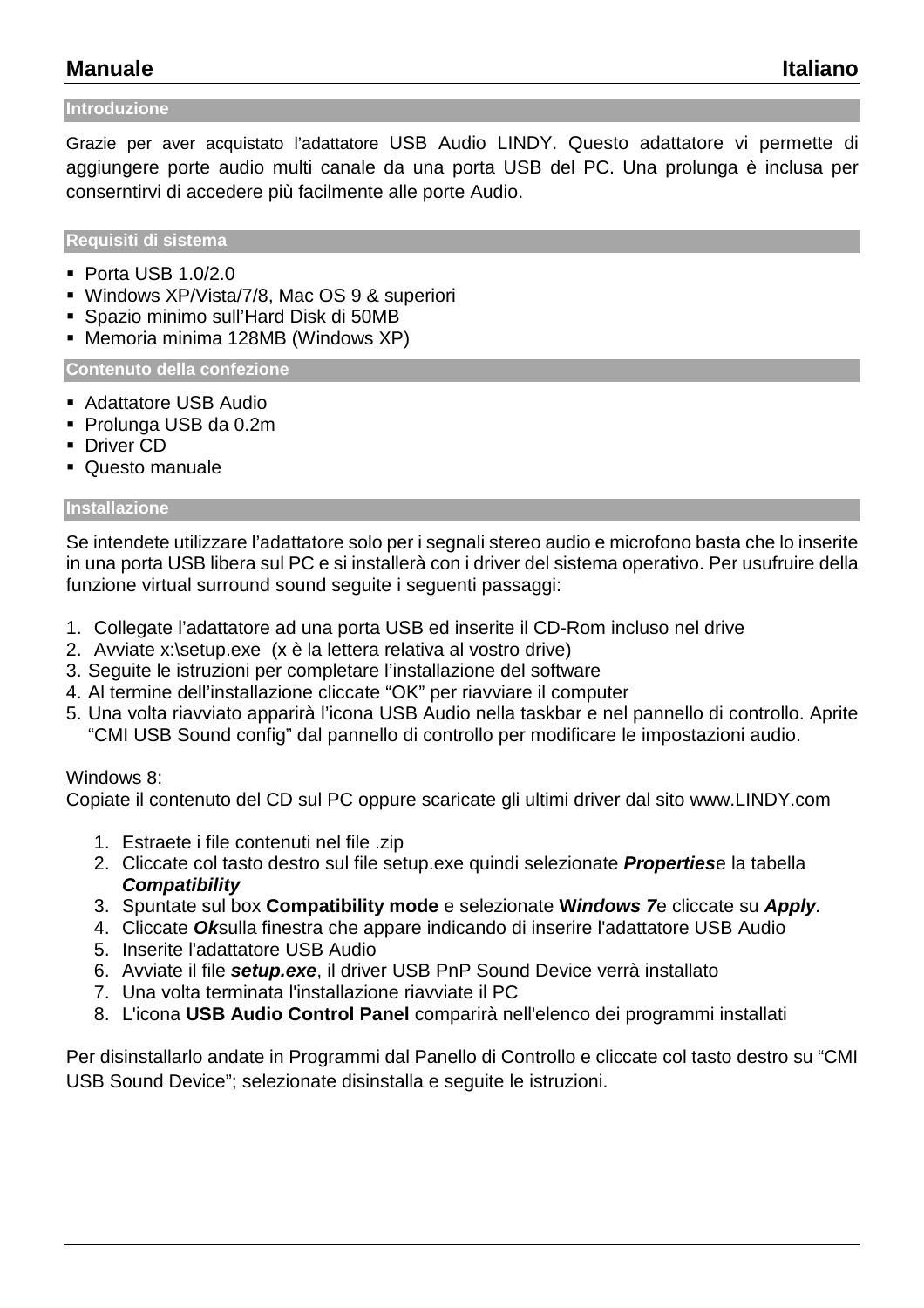# **Manuale** Italiano

### **Funzioni**

Funzioni LED: Cuffie: LED verde lampeggia quando è attivo Microfono: LED rosso è acceso quando il microfono è muto

Porte & Comandi:



 $\mathscr X$  Tasto Muto microfono  $\widehat{\mathscr M}$ Tasto Muto cuffie

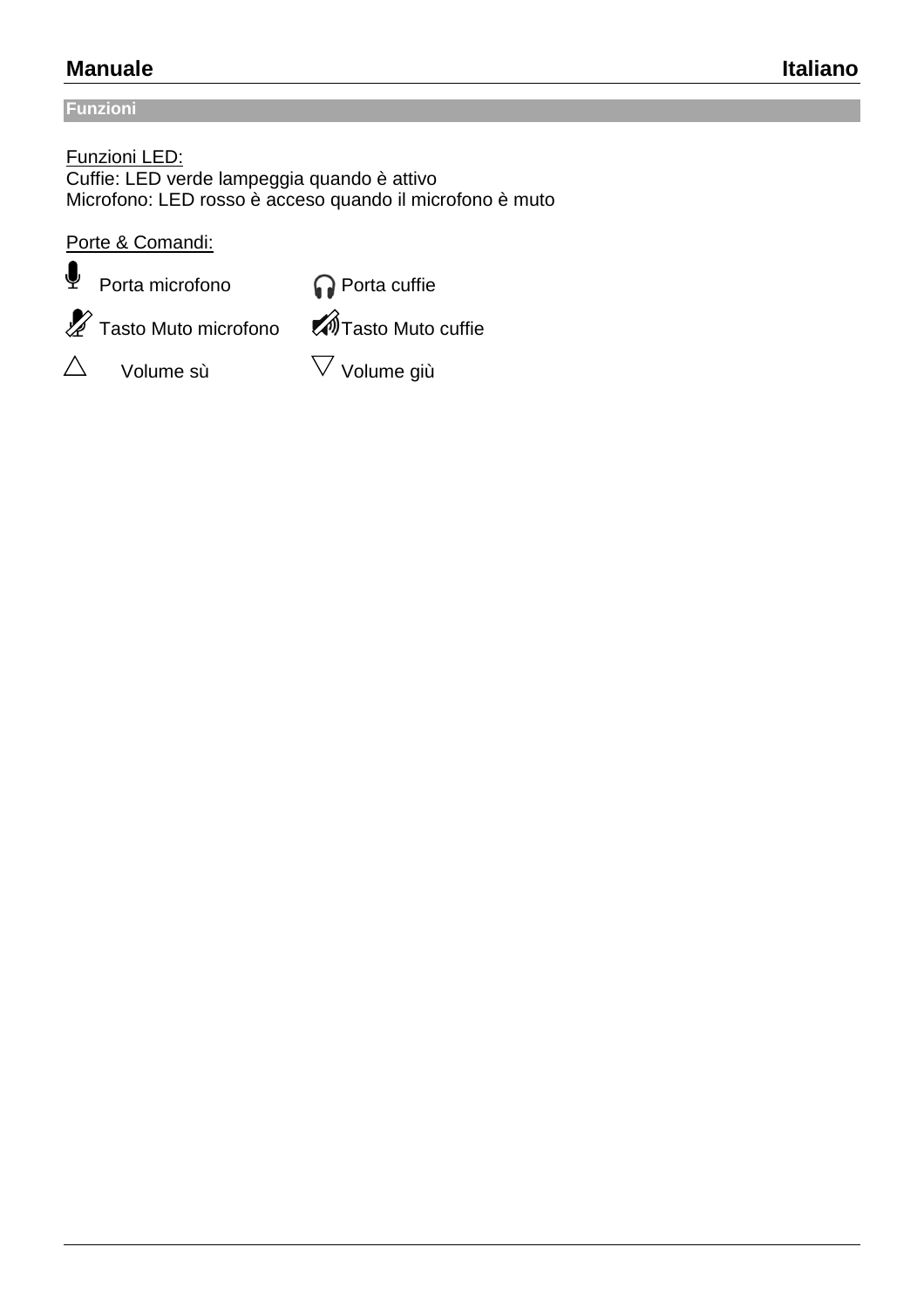# **CE/FCC Statement**

#### **CE Certification**

This equipment complies with the requirements relating to Electromagnetic Compatibility Standards EN55022/EN55024 and the further standards cited therein. It must be used with shielded cables only. It has been manufactured under the scope of RoHS compliance.

#### **CE Konformitätserklärung**

Dieses Produkt entspricht den einschlägigen EMV Richtlinien der EU für IT-Equipment und darf nur zusammen mit abgeschirmten Kabeln verwendet werden.

Diese Geräte wurden unter Berücksichtigung der RoHS Vorgaben hergestellt.

Die formelle Konformitätserklärung können wir Ihnen auf Anforderung zur Verfügung stellen

#### **FCC Certification**

This equipment has been tested and found to comply with the limits for a Class B digital device, pursuant to part 15 of the FCC Rules. These limits are designed to provide reasonable protection against harmful interference in a residential installation.

You are cautioned that changes or modification not expressly approved by the party responsible for compliance could void your authority to operate the equipment.

This device complies with part 15 of the FCC Rules.

Operation is subject to the following two conditions:

- 1. This device may not cause harmful interference, and
- 2. This device must accept any interference received, including interference that may cause undesired operation.

#### **LINDY Herstellergarantie – Hinweis für Kunden in Deutschland**

LINDY gewährt für dieses Produkt über die gesetzliche Regelung in Deutschland hinaus eine zweijährige Herstellergarantie ab Kaufdatum. Die detaillierten Bedingungen dieser Garantie finden Sie auf der LINDY Website aufgelistet bei den AGBs.

#### **Hersteller / Manufacturer (EU):** LINDY Electronics Ltd.

LINDY-Elektronik GmbH<br>
Markircher Str. 20<br>
Markircher Str. 20 Germany United Kingdom Email: info@lindy.com postmaster@lindy.co.uk T: +49 (0)621 470050 T: +44 (0) 1642 754000

Teesside Industrial Estate, Thornaby 68229 Mannheim Stockton-on-Tees, TS17 9JY